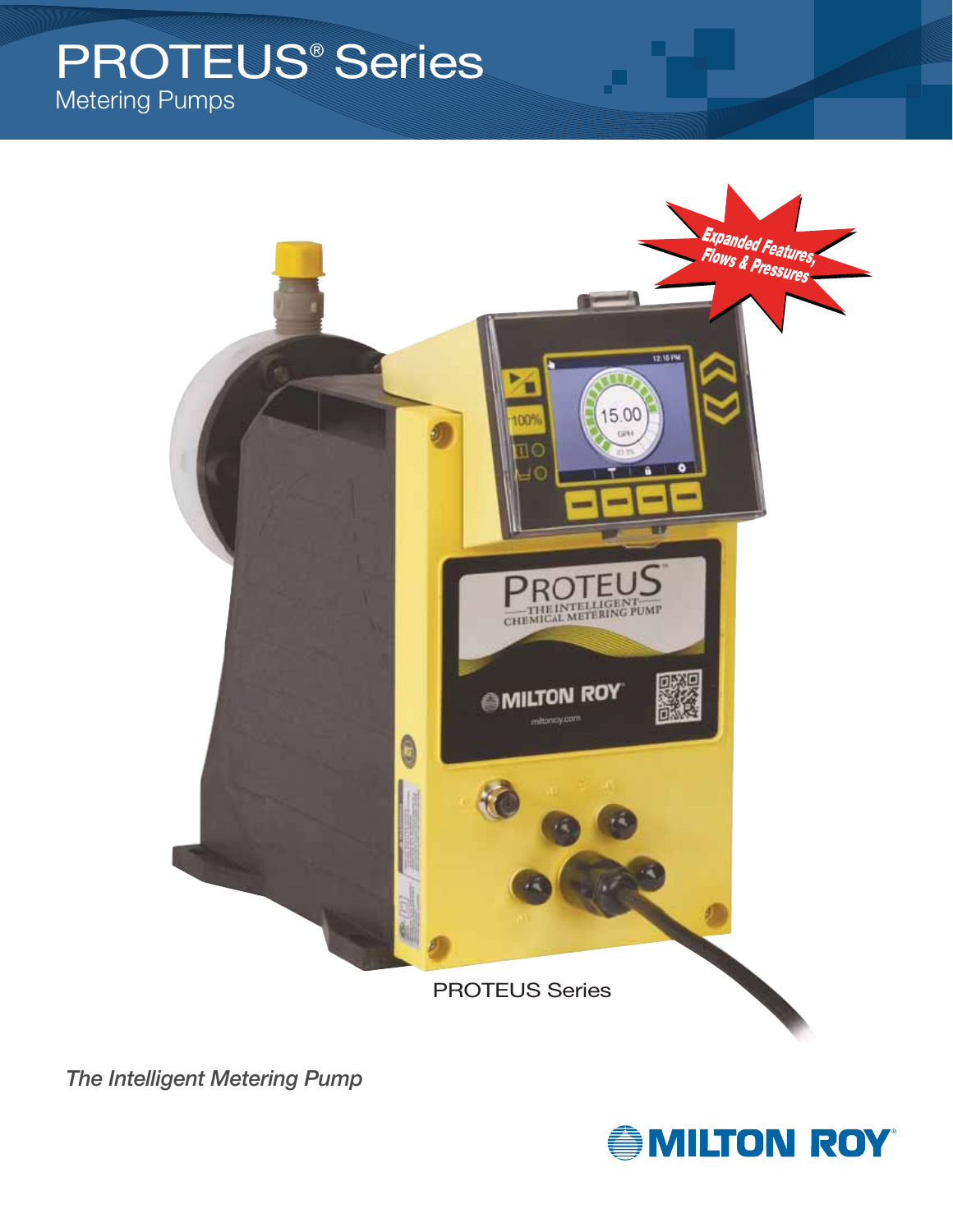# **PROTEUS<sup>®</sup>** Metering Pump

## **PROTEUS® METERING PUMP**

Introducing the expanded functionality of the PROTEUS chemical metering pump: Engineered to meet today's most demanding standards for accuracy, reliability, and process control flexibility. PROTEUS is not just another metering pump, but one built using the latest technology for the most demanding applications.

Milton Roy designed the PROTEUS series from the ground up based on valuable feedback received from our customers as well as treatment plant maintenance, operators, and industry experts.

The PROTEUS metering pump features a variable speed drive allowing full control of the stroke profile for maximum control of the chemical going into your process. In addition, it also features a wide variety of control options that are easily configured using the intuitive user interface.

Whatever your application, the PROTEUS metering pump is ready to be your go-to solution for your most demanding applications.



### PROTEUS Performance Chart

### **Expanded Features:**

• **Increased flow range** from 16 - 53 GPH (60-200 LPH) available for added control over your process



- **StayPrime™ Degassing Technology** mitigates the risk of losing prime by automating a priming cycle after a preset amount of pump IDLE time. Now standard on all models
- **Alarm Log** to keep track of the date and time when any alarms occur.
- **Digital Input Configuration** now more flexible thanks to user defined options for any accessory.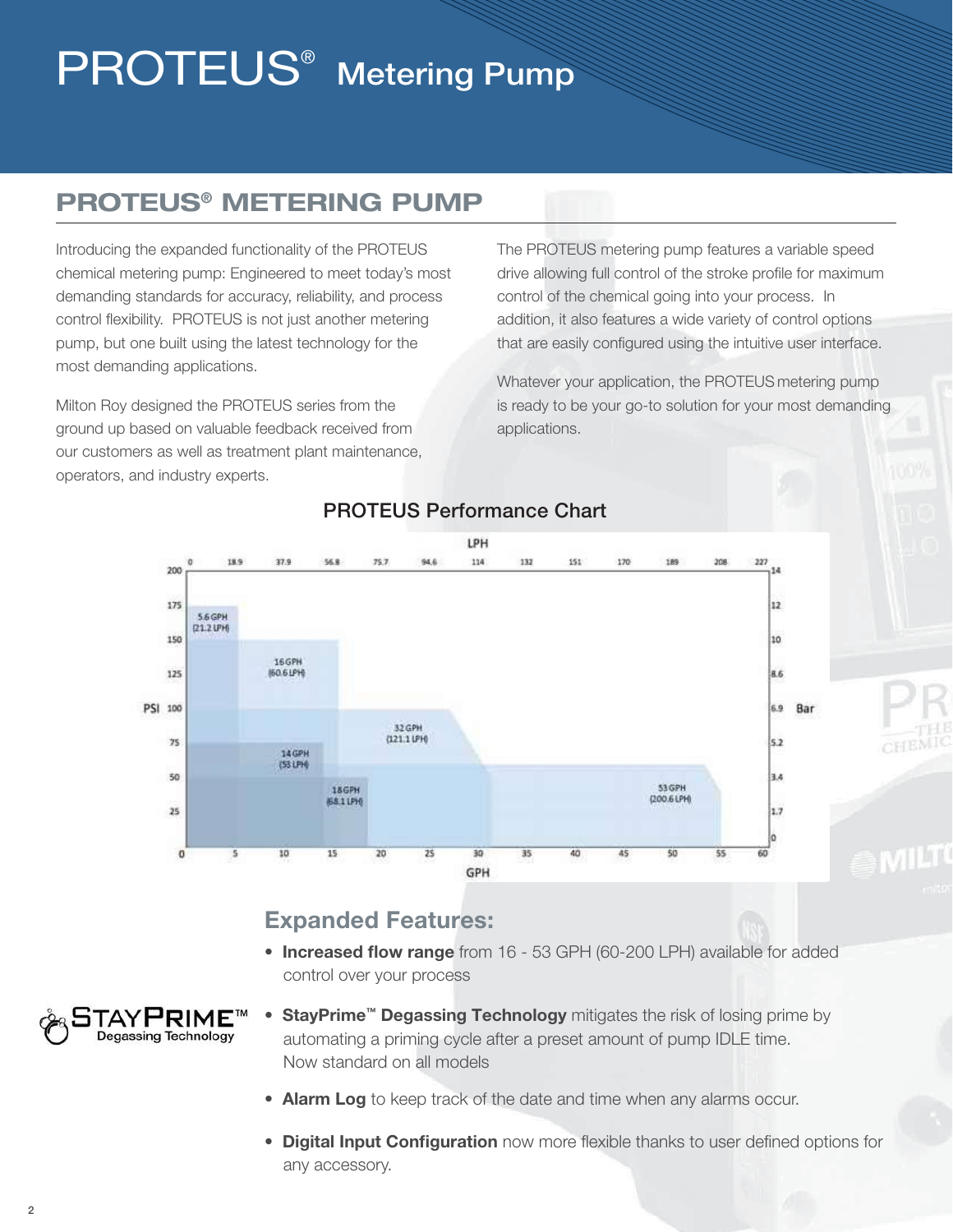### **Valued reputation**

At Milton Roy, we take pride in the relationships we've built and the partnerships we've formed. We work hard every day to earn the trust and confidence of our customers. We believe it's this reputation that sets us apart from the competition. Our goal is to manufacture world-class pumps and accessories and to respond to our customers' needs with a sense of urgency and mutual respect. Year after year, we continue to build more than just great pumps!

### **Culture of reliability**

With 80+ years of industry excellence, Milton Roy continues to build superior products to meet our customers' toughest metering pump applications. Milton Roy consistently delivers the most reliable, competitive range of metering pumps on the market today. Our professional and experienced research and development team continues to make huge strides in innovation for tomorrow.

### **Our global network**

With strategically located manufacturing sites and channel partner experts to support you globally, Milton Roy is with you wherever you are. Visit us online at miltonroy.com to find your local authorized representative.

### **Our commitment to quality**

Milton Roy is committed to delivering products of the highest quality standards to our customers. This commitment begins with a culture to continually improve our products and processes by implementing a quality management program based on best practices. Because of this commitment, Milton Roy's pumps are the most reliable and well regarded pumps on the market.

### **Easy model selection**

Selecting the right pump just got easier. No complicated configurations are necessary to find the right pump. With the Manual, Enhanced, and Communications models offered, simply pick the features that fit your needs (see page 6 for a complete list). Our models offer a wide range of functionality including backlit display, multilanguage, and 2-way communication to name only a few.

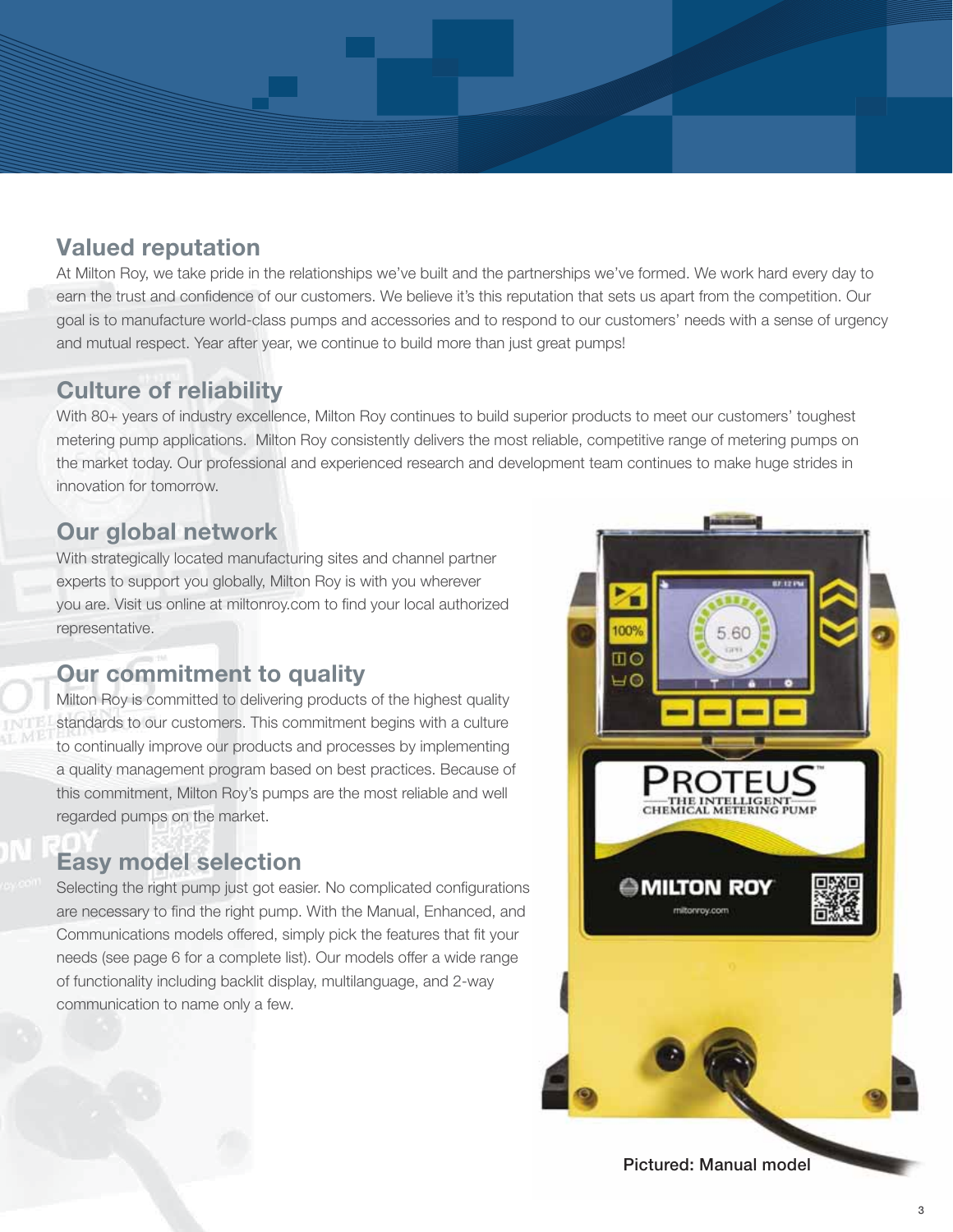## **Features and Benefits**

### **Milton Roy is setting the standard for accuracy and reliability**

Milton Roy continues its commitment to innovation and technological advances with the expansion of the PROTEUS Metering Pump. Designed to meet the most challenging application needs, the PROTEUS metering pump brings a new level of accessibility and performance to the field.

#### A valued product offering:

- PROTEUS series flow rates extend from 0.006 to 53 GPH (0.023 to 200.6 l/hr)
- Mechanically actuated diaphragm for years of reliable service
- +/- 1% steady state accuracy over 1000:1 turndown ratio



#### Efficient mechanically actuated diaphragms

15.00

Maximum evacuation on every stroke regardless of capacity setting

#### Modbus RTU and Profibus DP enabled

**Expanded Features,** *Reserves* **Flows & Pressures**

For 2-way communication

#### Programmable **Outputs** Dedicated communication

Programmable Input(s) Dedicated communication

**MILTON ROY** 

**ROTE** THE INTELLIGENT



Pictured: Communications model

Đ

Universal technology platform Able to adapt as technology evolves

Upgraded easy-to-use operation interface Backlit color display and enhanced settings enable maximum application customization

### Rugged construction

Upgraded NEMA 4X/IP 65 housing and protective cover for the harshest environments

#### Input/Output

- Manual model Ideal level of standard features
- Enhanced model Full range of features

### Remote connectivity

Control and feedback in real time

• Enhanced model - Multiple methods of connection to process control signals whether analog or digital

Universal power supply Providing maximum flexibility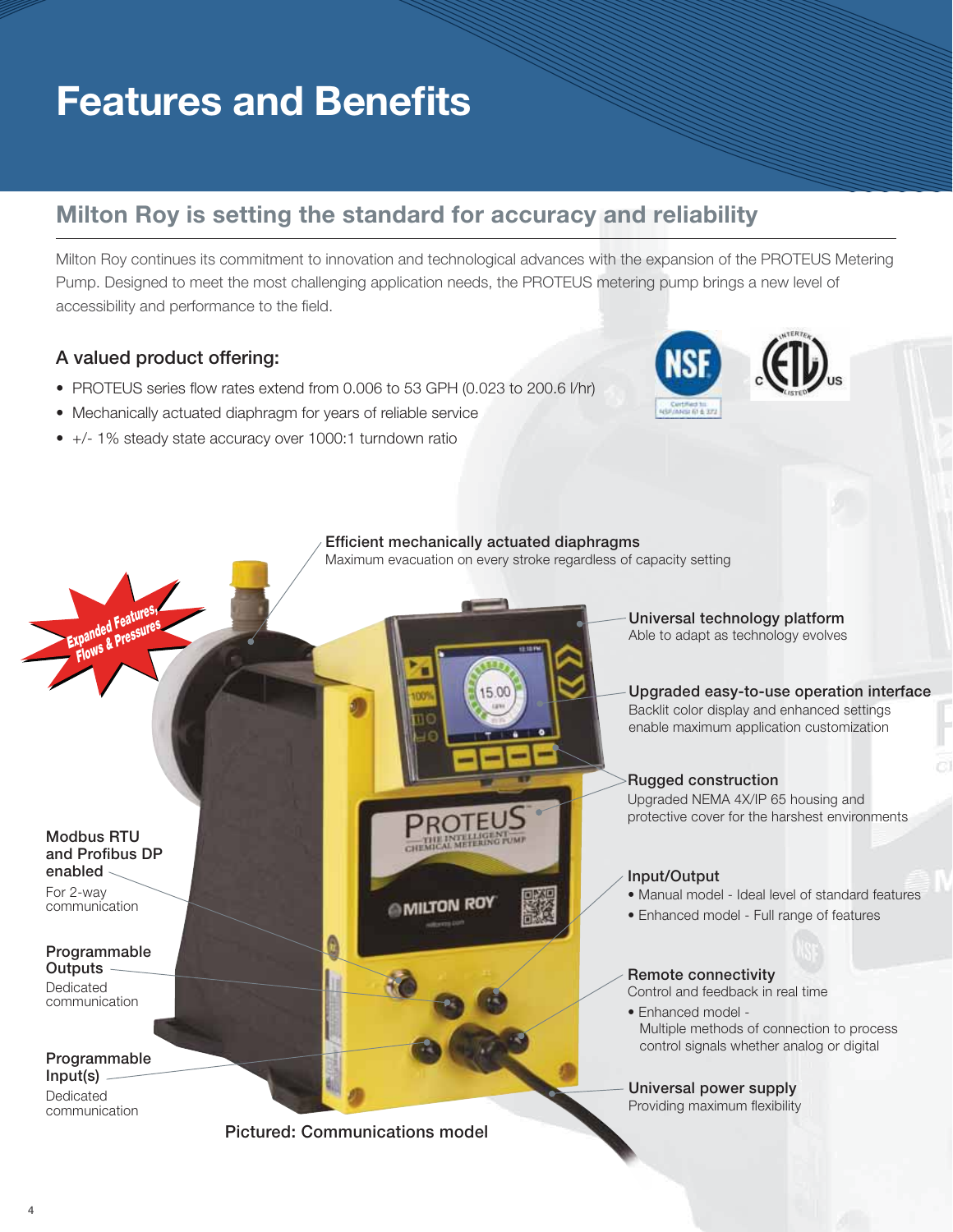

### **Multilanguage, user-friendly navigation**

PROTEUS's backlit color display allows for convenient navigation in five languages: English, French, Portuguese, Spanish, and Chinese. The enhanced control version is ready for digital or analog control interface and an extensive variety of inputs and outputs for various digital and analog devices. The PROTEUS Communications model offers Profibus DP and Modbus RTU communications protocols to enable communication with many devices connected to the same network. PROTEUS provides everything you need to assure you have complete control of your process.

### **Innovative Drive System**

By using a variable speed drive, the PROTEUS pump is able to achieve ± 1% steady state accuracy over 1000:1 turndown ratio by controlling the stroke profile. As a result, the PROTEUS provides consistent operation and greater flexibility for handling difficult chemicals such as polymers and other viscous fluids. When the PROTEUS is activated it is always discharging chemical except during the brief suction stroke. There is no idle time like you see with traditional solenoid pumps at lower capacity settings.





In applications where chemicals, such as peracetic acid, are sensitive to suction stroke-speed due to high viscosity or degassing characteristics, PROTEUS features "Slow Mode". Slow Mode allows the user to slow the suction stroke of the pump. This provides better high viscosity fluid handling for applications where a quick suction stroke isn't ideal. Engaging Slow Mode reduces the overall output capacity of the pump due to elongating the suction stroke duration.

| <b>Capacity Setting</b> | Discharge |  |
|-------------------------|-----------|--|
|                         |           |  |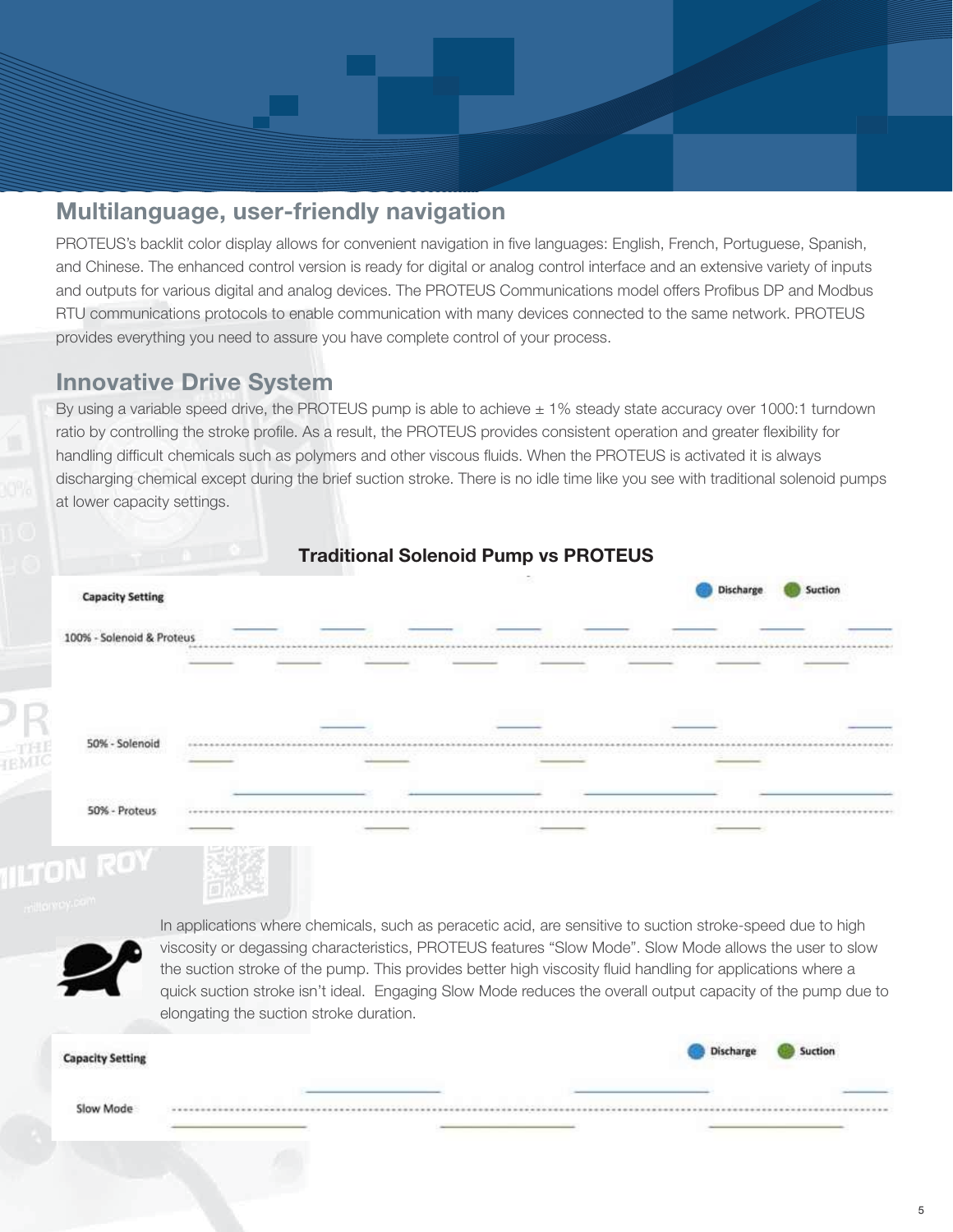## **Features and Benefits**

### **Electronic control by model**

|                                             | Manual model   | Enhanced mode  | Communications model |
|---------------------------------------------|----------------|----------------|----------------------|
| <b>User Interface</b>                       |                |                |                      |
| Four Color Backlit graphical display        | $\bullet$      | $\bullet$      | $\bullet$            |
| Flow rate or volume display (GPH, L/hr)     | $\bullet$      | $\bullet$      | $\bullet$            |
| Capacity setting display                    |                | $\bullet$      | $\bullet$            |
| Start/Stop button                           |                | $\bullet$      | $\bullet$            |
| Mode/Select button                          | $\bullet$      | $\bullet$      | $\bullet$            |
| Full capacity (100%) button                 |                | $\bullet$      | $\bullet$            |
| Prime button                                | $\bullet$      | $\bullet$      | $\bullet$            |
| Active operation mode indication on display | $\bullet$      | $\bullet$      | $\bullet$            |
| Active alarm indication on display          | $\bullet$      | O              | $\bullet$            |
| Calibration status indication on display    |                | $\bullet$      | $\bullet$            |
| <b>Operation Modes</b>                      |                |                |                      |
| Manual (Internal)                           | 0              |                | $\bullet$            |
| Analog [0/4-20 mA] (External)               |                | $\bullet$      | $\bullet$            |
| Pulse [volume/pulse] (External)             |                | $\bullet$      | $\bullet$            |
| Batch (External)                            |                | 0              | $\bullet$            |
| Cycle Timer (Internal)                      |                | 0              | $\bullet$            |
| Timed event (Internal)                      |                | $\bullet$      | $\bullet$            |
| <b>Control Input</b>                        |                |                |                      |
| Programmable digital contacts               | 1              | 4              | 4                    |
| User 1                                      |                | $\bullet$      | $\bullet$            |
| User <sub>2</sub>                           |                | $\bullet$      | $\bullet$            |
| User 3                                      |                | O              | $\bullet$            |
| Single level float switch                   | $\bullet$      | O              | 0                    |
| Dual low level float switch                 |                | O              |                      |
| Pulse control                               |                | $\bullet$      | $\bullet$            |
| Remote start/stop                           | $\bullet$      | $\bullet$      | $\bullet$            |
| Remote internal/external mode selection     |                | $\bullet$      | $\bullet$            |
| Programmable analog inputs                  | $\overline{0}$ | $\overline{2}$ | $\overline{2}$       |
| Pacing                                      |                | $\bullet$      | $\bullet$            |
| <b>Tank level</b>                           |                | $\bullet$      | $\bullet$            |
| <b>Control Protocol</b>                     |                |                |                      |
| Modbus RTU*                                 |                |                | $\bullet$            |
| Profibus DP*                                |                |                | O                    |

|              | <b>Control Version</b>                |                      | <b>Control Version</b>                                                              |              |                |                      |
|--------------|---------------------------------------|----------------------|-------------------------------------------------------------------------------------|--------------|----------------|----------------------|
| Manual model | Enhanced model                        | Communications model |                                                                                     | Manual model | Enhanced model | Communications model |
|              |                                       |                      | <b>Control Output</b>                                                               |              |                |                      |
|              |                                       |                      | Programmable digital contacts                                                       | 0            | $\overline{2}$ | $\overline{2}$       |
|              | O                                     |                      | Pump running                                                                        |              |                |                      |
|              |                                       |                      | Pump standby/stopped [not pumping but ready]                                        |              |                |                      |
|              | $\bullet$                             |                      | Alarm status                                                                        |              |                |                      |
|              |                                       |                      | User alarm status                                                                   |              |                |                      |
|              |                                       |                      | Internal/External mode indication                                                   |              |                |                      |
|              |                                       |                      | Pump stopped                                                                        |              |                |                      |
|              | $\bullet$                             |                      | Stroke pulse                                                                        |              |                |                      |
|              |                                       |                      | Timed event running                                                                 |              |                |                      |
|              |                                       |                      | Programmable analog output                                                          | O            | 1              |                      |
|              |                                       |                      | Flow rate [4-20 mA correlates to 0 - max capacity]                                  |              | 0              |                      |
|              |                                       |                      | Mirror analog input 1                                                               |              | 0              |                      |
|              |                                       |                      | Mirror analog input 2                                                               |              |                |                      |
|              | $\bullet$                             |                      | Power supply for remote device [24V] (eg. Flow sensor)                              | 0            | 1              |                      |
|              |                                       |                      | <b>Operation functions</b>                                                          |              |                |                      |
|              |                                       |                      | Capacity control by motor speed variation                                           |              |                |                      |
|              | $\bullet$                             |                      | Variable stroke profile (variable discharge speed/constant suction speed)           |              |                |                      |
|              | 0                                     |                      | Slow suction mode for viscous or degassing media                                    |              |                |                      |
|              |                                       |                      | Calibration function (single point)                                                 |              |                |                      |
|              | 4                                     | 4                    | Prime feature (max capacity) button, timer                                          |              |                |                      |
|              | $\bullet$                             |                      | Totalizer (strokes, volume, hours motor operation, number of power cycles)          |              |                |                      |
|              |                                       |                      | Keypad lock (software driven with password)                                         |              |                |                      |
|              |                                       |                      | Clock feature (date and 12 hour time)                                               |              |                |                      |
|              |                                       |                      | Diaphragm replacement mode (sets stroke to extended position)                       |              |                |                      |
|              |                                       |                      | Display firmware revision                                                           |              |                |                      |
|              |                                       |                      | Load factory defaults                                                               |              |                |                      |
|              | 0                                     |                      | Battery to maintain date and time settings when main power is removed               |              |                |                      |
|              |                                       |                      | EEPROM nonvolatile memory (configurations saved/powers up in last used mode)        |              |                |                      |
|              |                                       |                      | Internal/External input control mode configuration                                  | O            |                |                      |
| 0            | $\overline{2}$                        | 2                    | Alarm output mask configuration (configure which events trigger alarm output relay) |              |                |                      |
|              | $\bullet$                             |                      | Analog input response curve customization                                           |              |                |                      |
|              |                                       |                      | Input pulse width setting                                                           |              |                |                      |
|              |                                       |                      | Start/Stop via remote signal                                                        |              |                |                      |
|              |                                       |                      | Pump switch off on tank empty                                                       |              |                |                      |
|              |                                       |                      | Modbus RTU / Profibus DP protocol                                                   |              |                |                      |
|              | <b>StayPrime Degassing Technology</b> |                      |                                                                                     |              |                |                      |
| protocol     |                                       |                      | Alarm Log                                                                           |              |                |                      |

\* Must order pump configured for your control protocol

6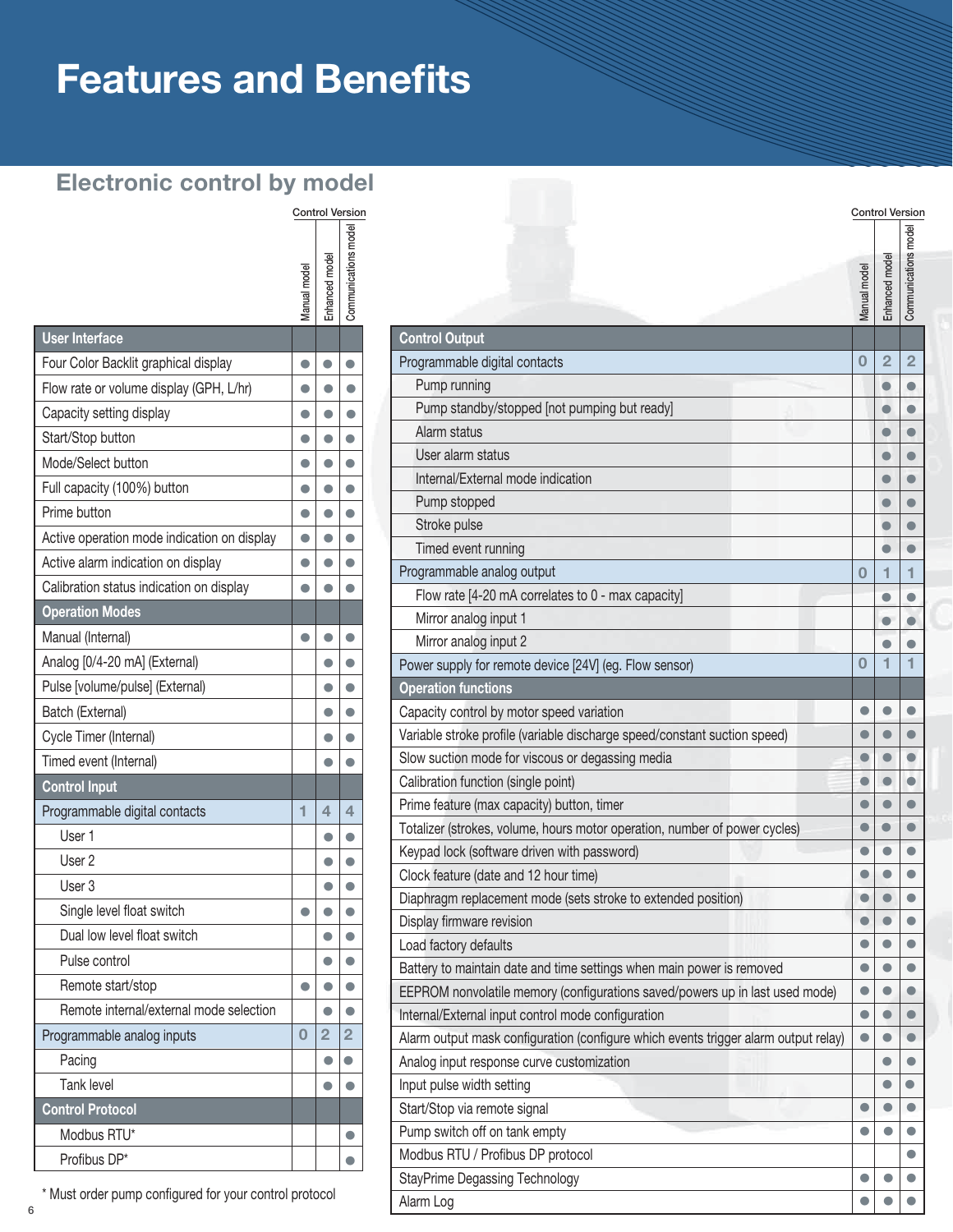

### **Making PROTEUS pumps work for you**

### **For integrators**

Specifying PROTEUS metering pumps for critical systems gives process systems integrators the best guarantee of reliability, accuracy, and performance in challenging environments.



### **For operators**

Consider the value of installing an PROTEUS metering pump when making updates to your equipment. The PROTEUS pump series offers field-proven dosing technology, a state-of-the-art technology platform, and an easy-to-use navigation system all backed by authorized industry experts to support you long after the installation.

### **Options and accessories**

A wide range of options and accessories are available to customize the PROTEUS metering pump to your application.

Mechanically actuated diaphragm liquid end materials:

- Polypropylene
- PVDF
- 316L stainless steel

PROTEUS accessories include:

- Backpressure valves
- Safety valves
- Pulsation dampeners
- Calibration columns